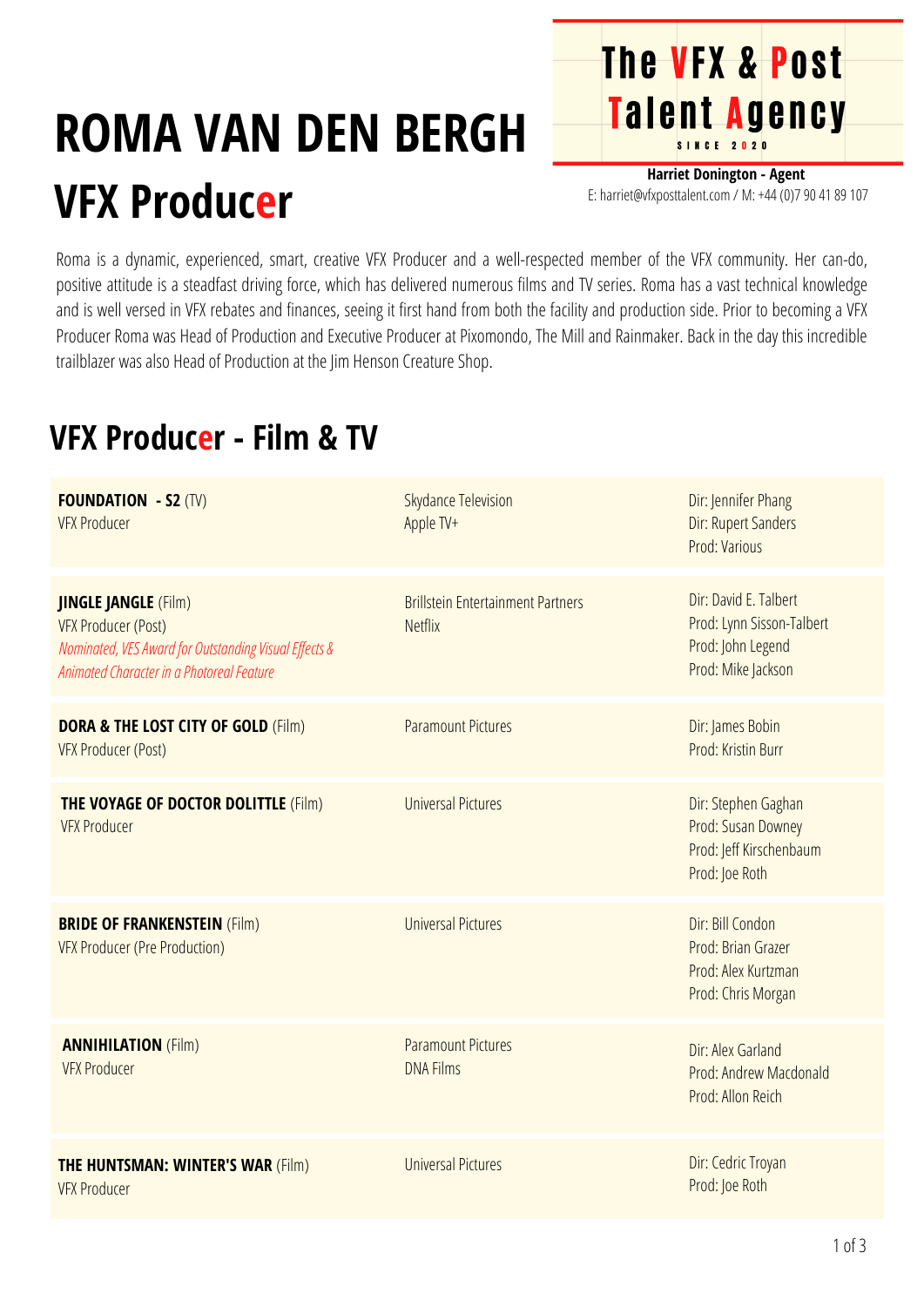Working Title Films

Dir: Baltasar Kormákur Prod: Nicky Kentish Barnes Prod: Eric Fellner Prod: Tim Bevan

## **VFX Executive Producer - TV & Film**

| <b>OBLIVION</b> (Film)<br><b>VFX Executive Producer</b><br>Pixomondo                                                   | <b>Universal Pictures</b><br><b>Relativity Media</b> | Dir/Prod: Joseph Kosinski<br>Prod: Peter Chernin<br>Prod: Dylan Clark<br>Prod: Duncan Henderson |
|------------------------------------------------------------------------------------------------------------------------|------------------------------------------------------|-------------------------------------------------------------------------------------------------|
| <b>GAME OF THRONES - S3 (Ep 1,4,5) (TV)</b><br><b>VFX Executive Producer</b><br>Pixomondo                              | <b>HBO</b>                                           | Dir: Alex Graves<br>Dir: Daniel Minahan<br>Prod: Chris Newman<br>Prod: Greg Spence              |
| <b>STAR TREK INTO DARKNESS (Film)</b><br><b>VFX Executive Producer</b><br>Pixomondo                                    | <b>Paramount Pictures</b>                            | Dir/Prod: J.J. Abrams<br>Prod: Bryan Burk<br>Prod: Alex Kurtzman<br>Prod:Damon Lindelof         |
| THE CHRONICLES OF NARNIA: THE VOYAGE<br><b>OF THE DAWN TREADER (Film)</b><br><b>VFX Executive Producer</b><br>The Mill | Fox 2000 Pictures                                    | Dir: Michael Apted<br>Prod: Andrew Adamson<br>Prod: Mark Johnson<br>Prod: Philip Steuer         |
| <b>ALICE - S1</b> (Ep 1&2) (TV)<br><b>VFX Executive Producer</b><br>The Mill                                           | <b>Reunion Pictures</b>                              | Dir: Nick Willing<br>Prod: Alex Brown<br>Prod: Michael O'Connor                                 |
| <b>THE NUTCRACKER IN 3D (Film)</b><br><b>VFX Executive Producer</b><br>Rainmaker UK                                    | Vnesheconombank                                      | Dir: Andrey Konchalovskiy<br>Prod: Paul Lowin                                                   |
| <b>CASE 39 (Film)</b><br><b>VFX Executive Producer</b><br>Rainmaker UK                                                 | <b>Paramount Vantage</b>                             | Dir: Christian Alvart<br>Prod: Steve Golin<br>Prod: Kevin Misher                                |
| <b>WATCHMEN</b> (Film)<br><b>VFX Executive Producer</b><br>Rainmaker UK                                                | <b>Warner Bros Pictures</b>                          | Dir: Zack Snyder<br>Prod: Lawrence Gordon<br>Prod: Lloyd Levin<br>Prod: Deborah Snyder          |
| <b>INKHEART</b> (Film)<br><b>VFX Executive Producer</b><br>Rainmaker UK                                                | New Line Cinema                                      | Dir: Iain Softley<br>Prod: Cornelia Funke<br>Prod: Diana Pokorny<br>Prod: Iain Softley          |
| <b>SLUMDOG MILLIONAIRE (Film)</b><br><b>VFX Executive Producer</b><br>Rainmaker UK                                     | Fox Searchlight Pictures                             | Dir: Danny Boyle<br>Prod: Christian Colson                                                      |